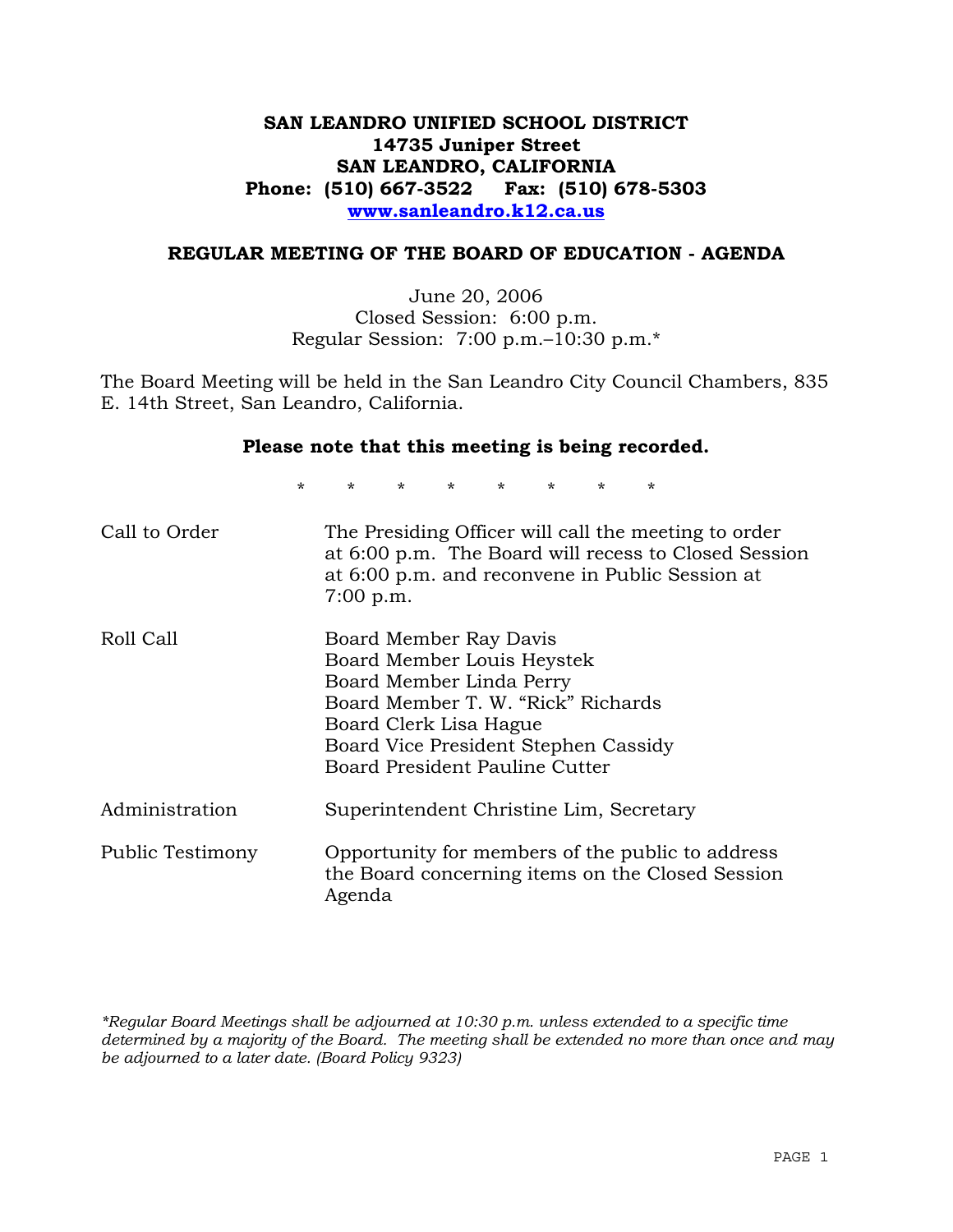Prior to the Public Session, the Board will meet in Closed Session pursuant to Education Code Sections 35146 and 48918(c), and Government Code Sections 54957, 54956.9(b), 54956.8, and 54956.9.

- a) Student Expulsions
- b) Public Employee Discipline/Dismissal/Release;
- c) Conference with Legal Counsel Anticipated Litigation Significant exposure to litigation
- d) Conference with Real Property Negotiator Property(ies)
- e) Conference with Legal Counsel Existing Litigation

| Report Closed<br><b>Session Action</b> | Motion __________ Second __________ Vote ________ |                                                                                           |                                                                                                                                                                                                                                                                                                                                                                                                                                                                                                                                            |
|----------------------------------------|---------------------------------------------------|-------------------------------------------------------------------------------------------|--------------------------------------------------------------------------------------------------------------------------------------------------------------------------------------------------------------------------------------------------------------------------------------------------------------------------------------------------------------------------------------------------------------------------------------------------------------------------------------------------------------------------------------------|
| Pledge of Allegiance                   |                                                   |                                                                                           |                                                                                                                                                                                                                                                                                                                                                                                                                                                                                                                                            |
| Approve Agenda                         | Motion __________ Second __________ Vote ________ |                                                                                           | Approve the Regular Meeting Agenda of June 20, 2006.                                                                                                                                                                                                                                                                                                                                                                                                                                                                                       |
| Legal Statement                        |                                                   |                                                                                           | Members of the audience who wish to address the<br>Board are asked to complete the yellow card available at<br>the entrance and submit it to the Board's Administrative<br>Assistant. Speakers who have completed the card will be<br>called when the item is reached on the agenda or, for<br>non-agenda items, during the Public Testimony. Cards<br>are to be turned in before the item is reached on the<br>agenda. Please note that this meeting is being recorded.                                                                   |
|                                        | 54954.2(a)                                        |                                                                                           | State law prohibits the Board of Education from taking<br>any action on or discussing items that are not on the<br>posted agenda except to A) briefly respond to statements<br>made or questions posed by the public in attendance; B)<br>ask questions for clarification; C) provide a reference to a<br>staff member or other resource for factual information in<br>response to the inquiry; or D) ask a staff member to<br>report back on the matter at the next meeting and/or put<br>it on a future agenda. (Government Code Section |
| <b>REPORTS</b>                         | Representative                                    | Parks & Recreation Commission Report: Dean<br>Koenig, San Leandro Unified School District |                                                                                                                                                                                                                                                                                                                                                                                                                                                                                                                                            |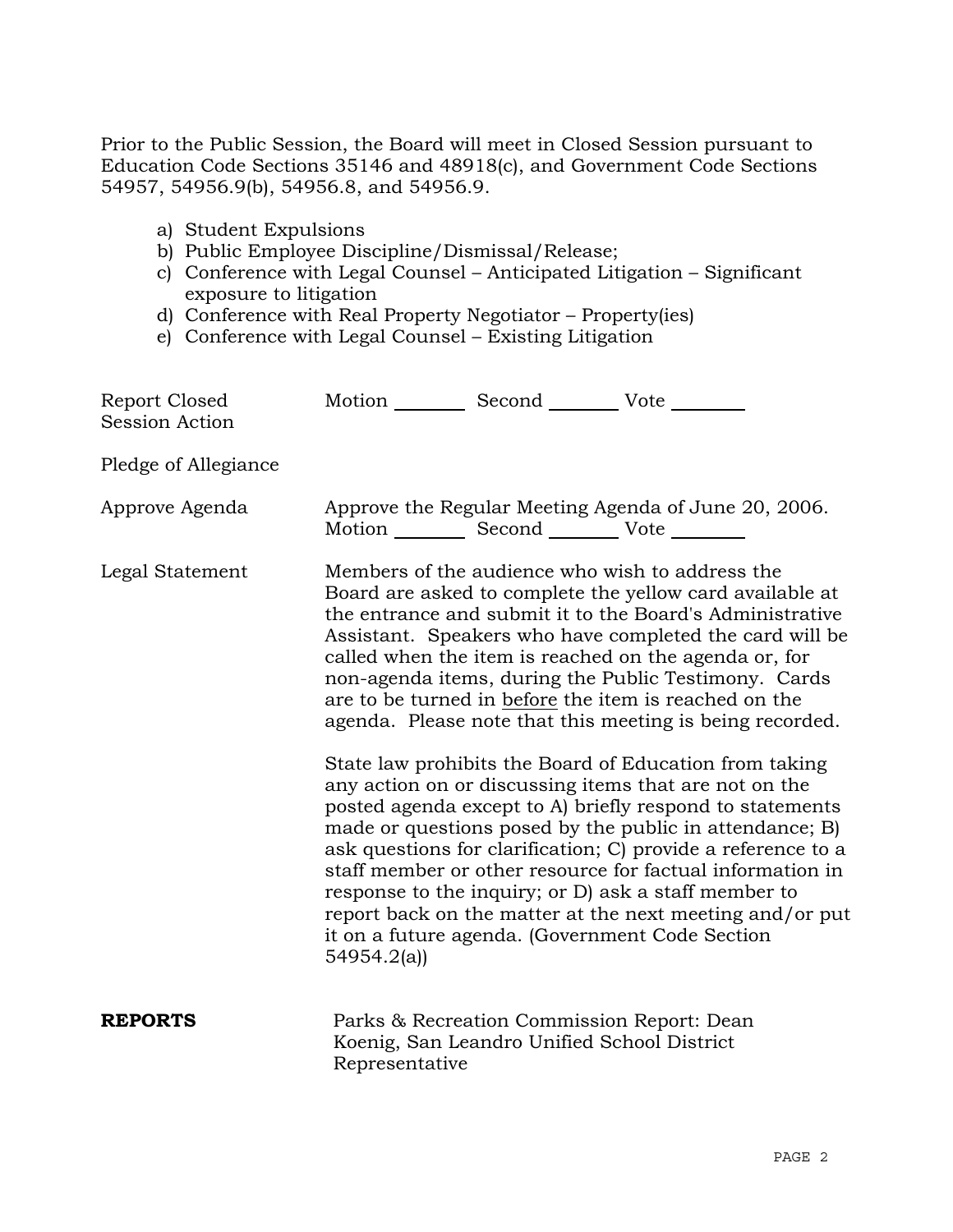### **PRESENTATIONS**

- \* Felix Elizalde, Member, Alameda County Board of Education will present a Certificate of Recognition to Pascuala Arellano, President, Padres Unidos for her participation on the "Parents Rights Workshop" at the "2005 Education is Everybody's Business – Latino Education Conference."
- Amy Furtado, Principal of San Leandro High School, will present information related to safety at San Leandro High School. The presentation will provide: 1) highlights of the parent town hall meeting and meetings with student groups; 2) the school's plan for providing additional support for next year's 9th graders; and, 3) additional steps the school has taken and plans to take to ensure students and staff safety.
- \* Cindy Cathey, Assistant Superintendent of Educational Services, will present information to the Board summarizing the results of the Academic Program Survey (APS) self assessments completed by each school site. She will also present implications and next steps for the district based upon the APS results.

### **PUBLIC TESTIMONY ON NON-AGENDA ITEMS**

**REPORTS** Correspondence Superintendent's Report

#### **CONSENT ITEMS**

These items are considered routine and may be enacted by a single motion. At the request of any member of the Board, any item on the consent agenda shall be removed and given individual consideration for action as a regular agenda item.

#### Human Resources

2.1-C Acceptance of Personnel Report

Staff Recommendation: Accept Personnel Report as submitted. Motion Second Vote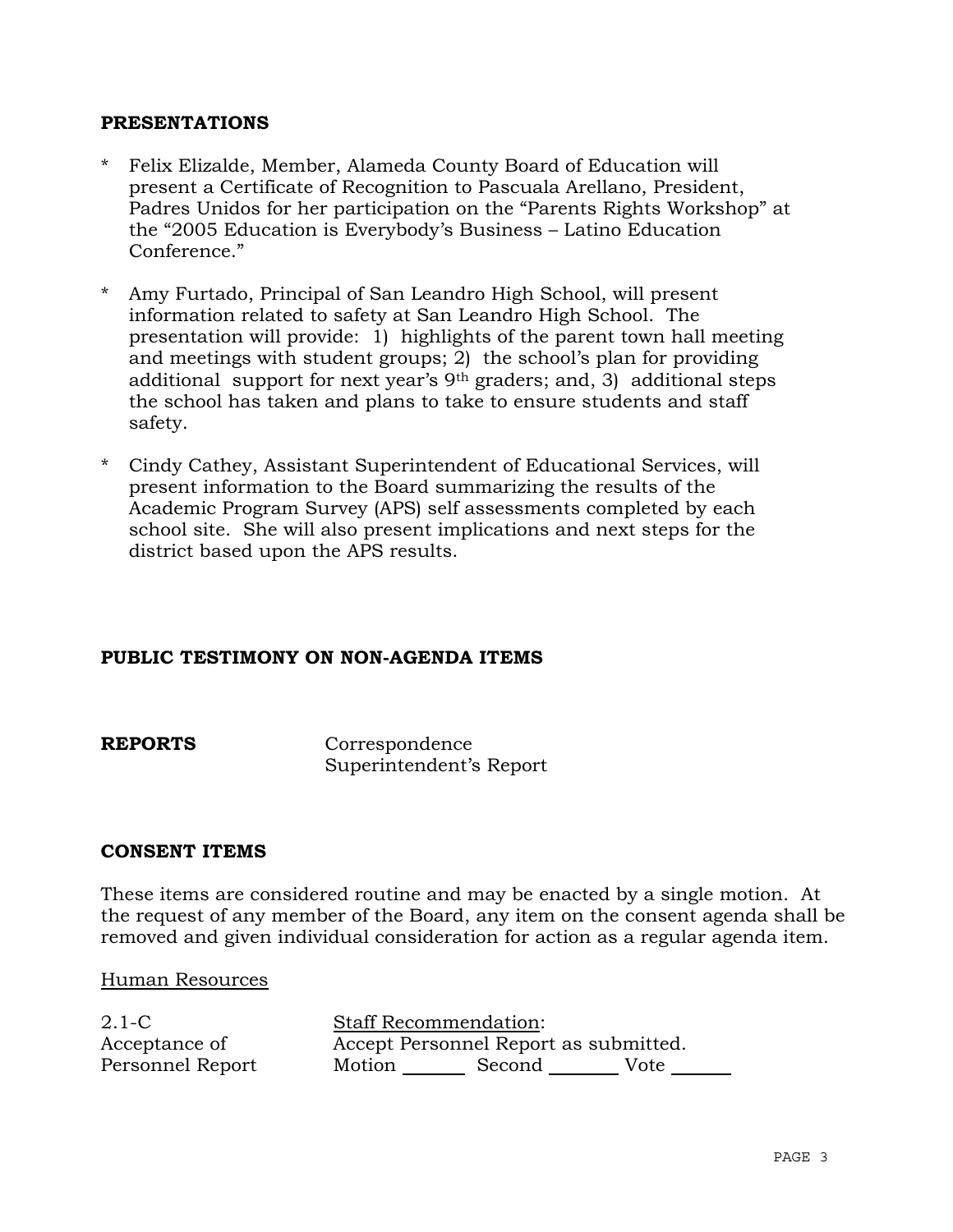# Educational Services

| $3.1-C$<br>Acceptance of<br>Donations                                   | Staff Recommendation:<br>Approve the acceptance of gifts to the District as<br>follows:                                                                                                                                                                                                                                                                                                                |  |  |
|-------------------------------------------------------------------------|--------------------------------------------------------------------------------------------------------------------------------------------------------------------------------------------------------------------------------------------------------------------------------------------------------------------------------------------------------------------------------------------------------|--|--|
|                                                                         | Roosevelt Elementary School<br>\$69.22 through the Education Matching Gift<br>Program from Wells Fargo<br>\$320 from Broadmoor Neighborhood<br>Association<br>\$99 through the Campaign for the Community<br>from $P.G.$ & $E.$<br>\$20 from the Golden State Warriors<br>$\bullet$                                                                                                                    |  |  |
|                                                                         | <u>Washington Elementary School</u><br>• \$100 from Zuleni Ceron                                                                                                                                                                                                                                                                                                                                       |  |  |
|                                                                         | <b>Bancroft Middle School</b><br>• Violin from Barbara Gomez<br>Violin from Bill Richmond<br>$\bullet$<br>Selmer Clarinet from Rebecca Evans<br>$\bullet$<br>Trumpet from Julene Chilson<br>$\bullet$<br>Pearl drum set and drum stand from Nick and<br>$\bullet$<br>Judy Verhoek<br>25 cases of 10 x 13 picture frames from<br>American Pres-Lines<br>Motion _________ Second __________ Vote _______ |  |  |
| $3.2-C$<br>Recommendation from<br>Administrative Panel<br>for Expulsion | <b>Staff Recommendation:</b><br>Approve the Administrative Panel's<br>recommendation for expulsion for student<br>E57-05/06.<br>Motion Second Vote                                                                                                                                                                                                                                                     |  |  |
| $3.3-C$<br>Recommendation from<br>Administrative Panel<br>for Expulsion | Staff Recommendation:<br>Approve the Administrative Panel's<br>recommendation for expulsion for student<br>E59-05/06.<br>Motion _________ Second __________ Vote _______                                                                                                                                                                                                                               |  |  |
| $3.4-C$<br>Recommendation from<br>Administrative Panel<br>for Expulsion | Staff Recommendation:<br>Approve the Administrative Panel's<br>recommendation for expulsion for student<br>E62-05/06.<br>Motion __________ Second ________<br>Vote                                                                                                                                                                                                                                     |  |  |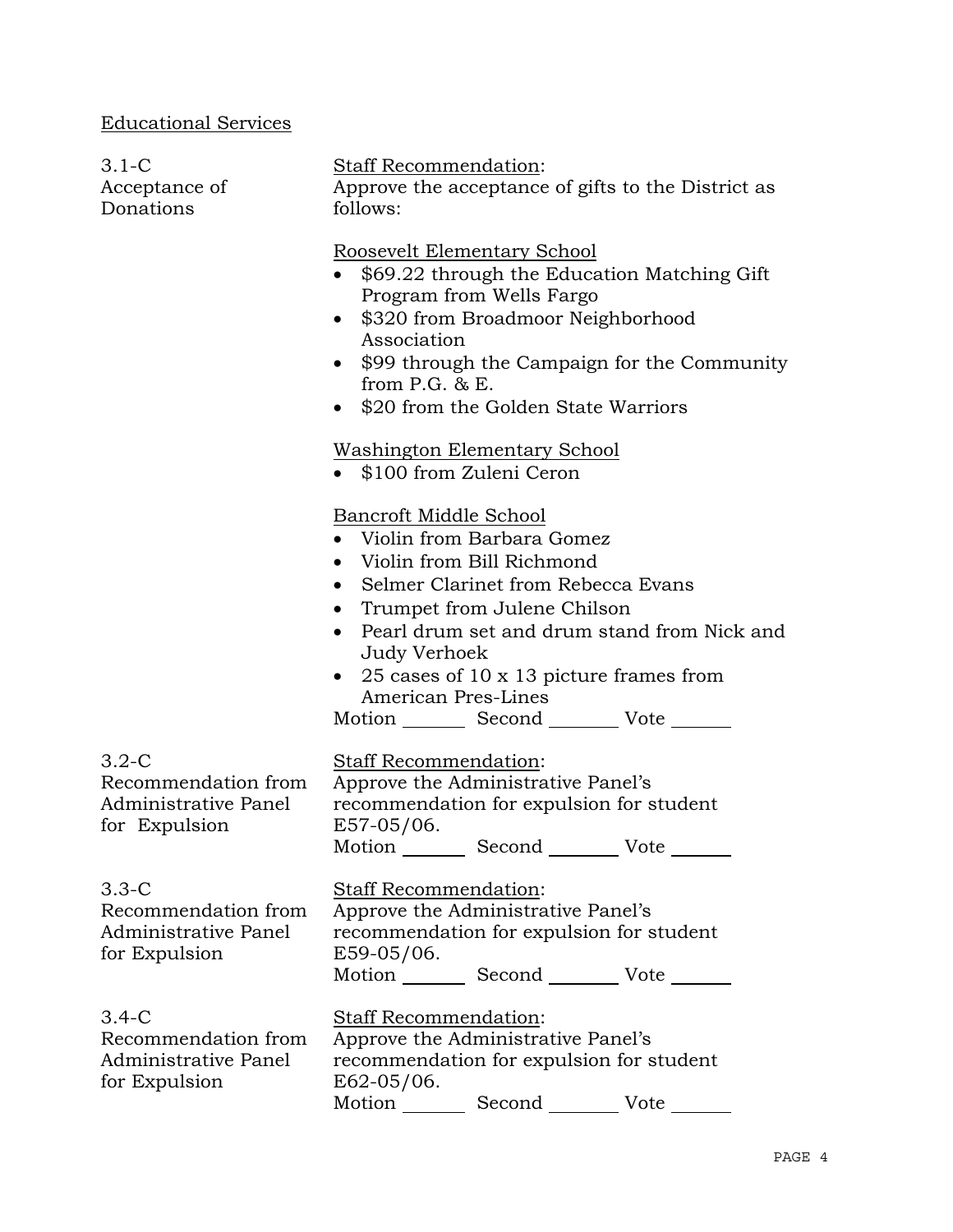| $3.5-C$                | <b>Staff Recommendation:</b>             |                                                                                |  |
|------------------------|------------------------------------------|--------------------------------------------------------------------------------|--|
| Recommendation from    | Approve the Administrative Panel's       |                                                                                |  |
| Administrative Panel   | recommendation for expulsion for student |                                                                                |  |
| for Expulsion          | E63-05/06.                               |                                                                                |  |
|                        |                                          | Motion _________ Second __________ Vote _______                                |  |
| $3.6-C$                | Staff Recommendation:                    |                                                                                |  |
| Recommendation from    |                                          | Approve the Administrative Panel's                                             |  |
| Administrative Panel   |                                          | recommendation for expulsion for student                                       |  |
| for Expulsion          | E64-05/06.                               |                                                                                |  |
|                        |                                          | Motion _______ Second _____________ Vote _______                               |  |
|                        |                                          |                                                                                |  |
| $3.7-C$                | Staff Recommendation:                    |                                                                                |  |
| Recommendation from    |                                          | Approve the Administrative Panel's                                             |  |
| Administrative Panel   | E65-05/06.                               | recommendation for expulsion for student                                       |  |
| for Expulsion          |                                          | Motion _______ Second ____________ Vote _______                                |  |
|                        |                                          |                                                                                |  |
| $3.8-C$                | Staff Recommendation:                    |                                                                                |  |
| Recommendation from    |                                          | Approve the Administrative Panel's                                             |  |
| Administrative Panel   |                                          | recommendation for expulsion for student                                       |  |
| for Expulsion          | $E66-05/06.$                             |                                                                                |  |
|                        |                                          | Motion _______ Second ____________ Vote _____                                  |  |
| $3.9-C$                |                                          |                                                                                |  |
| Recommendation from    | Staff Recommendation:                    |                                                                                |  |
| Administrative Panel   |                                          | Approve the Administrative Panel's<br>recommendation for expulsion for student |  |
| for Expulsion          | E67-05/06.                               |                                                                                |  |
|                        |                                          | Motion ________ Second ______________ Vote _____                               |  |
|                        |                                          |                                                                                |  |
| $3.10 - C$             | Staff Recommendation:                    |                                                                                |  |
| Proposed Stipulated    |                                          | Approve the stipulated expulsion                                               |  |
| <b>Expulsion Order</b> |                                          | recommendation from the Director of Student                                    |  |
|                        |                                          | Support Services for student E77-05/06.                                        |  |
|                        |                                          | Motion _______ Second ____________ Vote _______                                |  |
| $3.11 - C$             |                                          |                                                                                |  |
| Gifted and Talented    | <b>Staff Recommendation:</b>             |                                                                                |  |
| Education (GATE)       |                                          | Approve the Gifted and Talented Education<br>(GATE) Application, 2006-2007.    |  |
| Application 2006-2007  |                                          | Motion _______ Second ____________ Vote _______                                |  |
|                        |                                          |                                                                                |  |
| $3.12 - C$             | <b>Staff Recommendation:</b>             |                                                                                |  |
| Discard of Outdated    |                                          | Approve to discard outdated adopted primary                                    |  |
| Textbooks and          |                                          | and supplemental instructional materials and                                   |  |
| Materials              |                                          | non-adopted publisher materials.                                               |  |
|                        |                                          | Motion _______ Second _____________ Vote _______                               |  |

Due to the size, a copy of the list is available at the District Office in Educational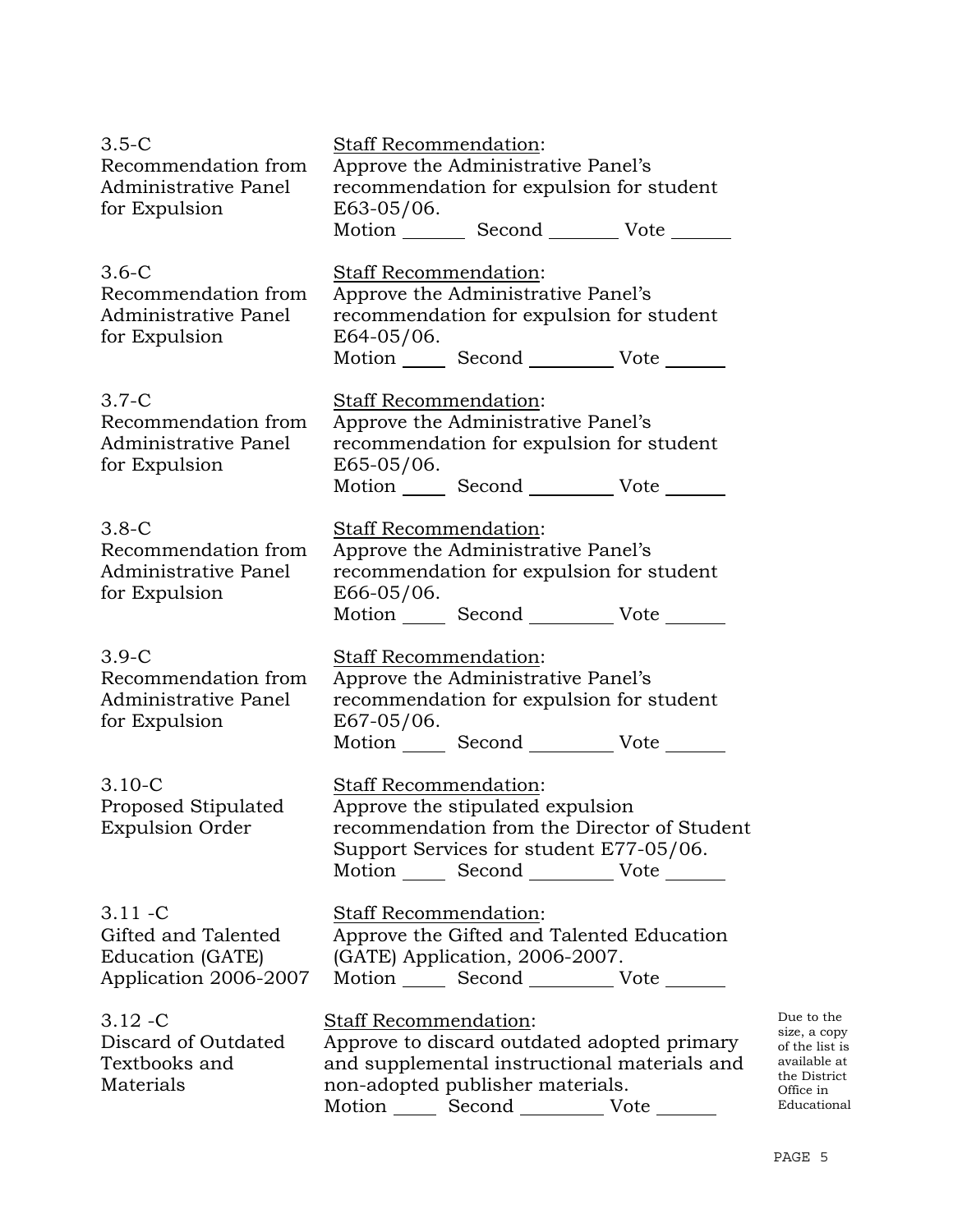# Business, Operations and Facilities

| $4.1 - C$               | <b>Staff Recommendation:</b>             |                               |                                                  |  |
|-------------------------|------------------------------------------|-------------------------------|--------------------------------------------------|--|
| Ratification of Payroll | Ratify May 2006 payroll in the amount of |                               |                                                  |  |
|                         | \$4,128,800.03.                          |                               |                                                  |  |
|                         |                                          | Motion Second Vote            |                                                  |  |
| $4.2-C$                 |                                          | <b>Staff Recommendation:</b>  |                                                  |  |
| Approval of Bill        |                                          |                               | Approve Bill Warrants #88323327-88348639 in      |  |
| Warrants                |                                          | the amount of \$6,035,444.35. |                                                  |  |
|                         |                                          | Motion Second Vote            |                                                  |  |
| $4.3-C$                 |                                          | <b>Staff Recommendation:</b>  |                                                  |  |
| Resolution #06-30 to    |                                          |                               | Adopt Resolution #06-30 to declare certain       |  |
| Declare Certain         |                                          |                               | equipment surplus and/or obsolete due to the age |  |
| Equipment Surplus       |                                          |                               | and condition of the designated equipment.       |  |
| and/or Obsolete.        | Motion                                   | Second                        | Vote                                             |  |

#### **ACTION ITEMS**

These items are presented for action at this time. Some may have been reviewed at a previous meeting.

General Services

| $1.1-A$<br>Resolution #06-27                                                                 | <b>Staff Recommendation:</b><br>Adopt Resolution #06-27, Governing Board                                                                                  |  |  |
|----------------------------------------------------------------------------------------------|-----------------------------------------------------------------------------------------------------------------------------------------------------------|--|--|
| Governing Board<br>Elections -                                                               | Elections - Specifications of the Election Order.                                                                                                         |  |  |
| Specifications of the<br>Election Order                                                      | Motion _________ Second __________ Vote _______                                                                                                           |  |  |
| $1.2 - A$<br>Resolution #06-28<br>Governing Board<br>Elections – Candidates'<br>Statement of | <b>Staff Recommendation:</b><br>Adopt Resolution #06-28, Governing Board<br>Elections - Candidates' Statement of<br>Qualifications.<br>Motion Second Vote |  |  |
| Qualifications<br>$1.3-A$                                                                    | <b>Staff Recommendation:</b>                                                                                                                              |  |  |
| Resolution #06-29                                                                            | Adopt Resolution #06-29, Governing Board                                                                                                                  |  |  |
| Governing Board<br>Elections – Tie Vote<br>Procedure                                         | Elections - Specifications of the Election Order.<br>Motion Second Vote                                                                                   |  |  |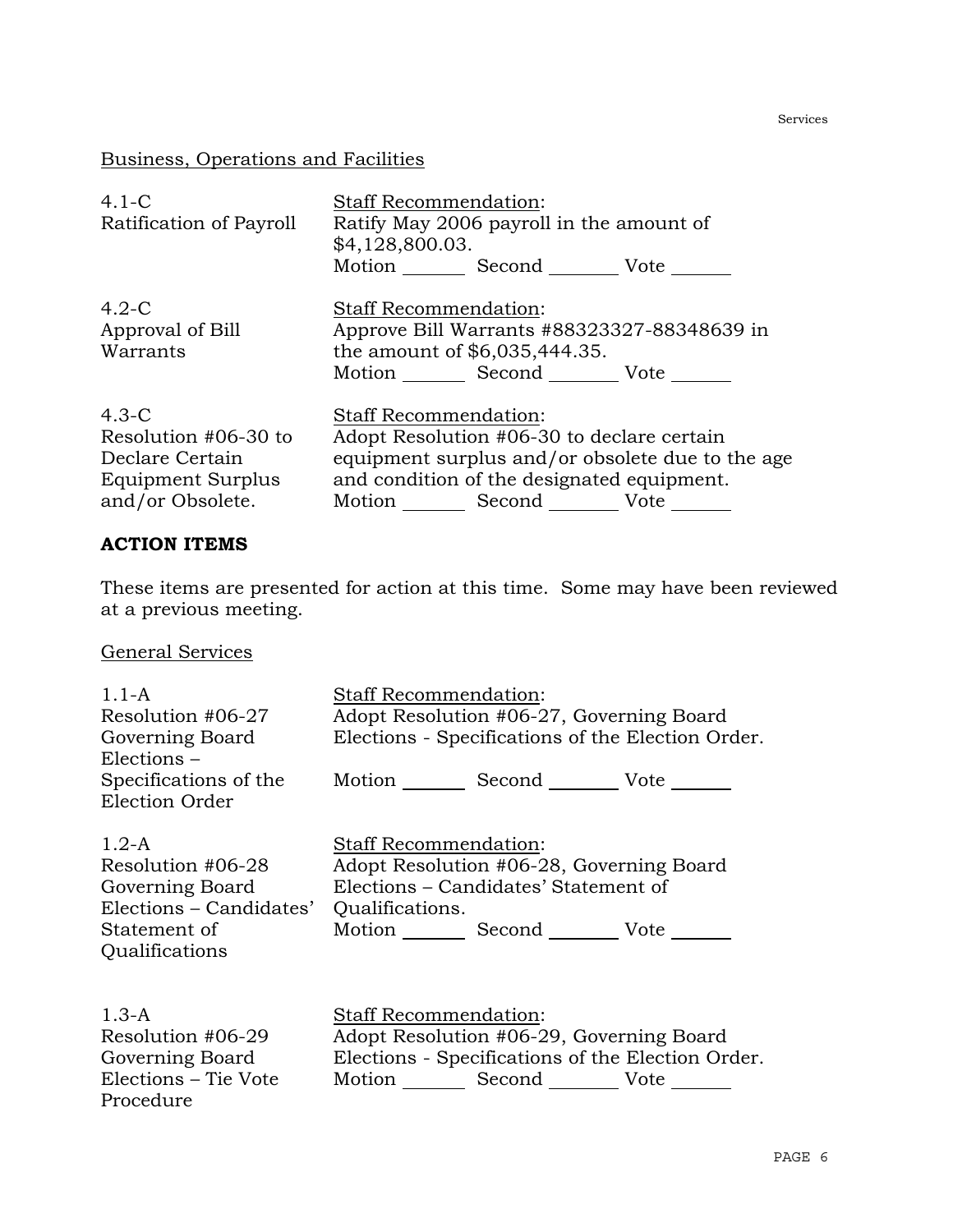### **CONFERENCE**

These items are submitted for advance planning and to assist the Board in establishing future agenda items. The Board may, however, take action on the following:

#### General Services

| $1.1$ -CF                    | <b>Staff Recommendation:</b>                                      |
|------------------------------|-------------------------------------------------------------------|
| <b>Facility Options from</b> | The Board will discuss and consider prioritizing                  |
|                              | Community Workshops facility options from the community workshops |
| and Forums                   | and forums.                                                       |
|                              | Motion<br>Second<br>Vote                                          |

### **INFORMATION**

# Educational Services

| $3.1-I$             | <b>Staff Recommendation:</b>                       |
|---------------------|----------------------------------------------------|
| Revision of Exhibit | The Board will receive for information revision of |
| $5125$ – Request to | Exhibit 5125 – Request to Withhold Directory       |
| Withhold Directory  | Information Form.                                  |
| Information Form    |                                                    |

# Business, Operations and Facilities

| <b>Staff Recommendation:</b>                 |
|----------------------------------------------|
| Miscellaneous receipts in the amount of      |
| \$26,390,221.41 for April 2006 and           |
| $$12,643,141.67$ for May 2006 have been      |
| deposited in the Treasury of Alameda County. |
|                                              |

## **ADDITIONAL SUGGESTIONS AND COMMENTS FROM BOARD MEMBERS**